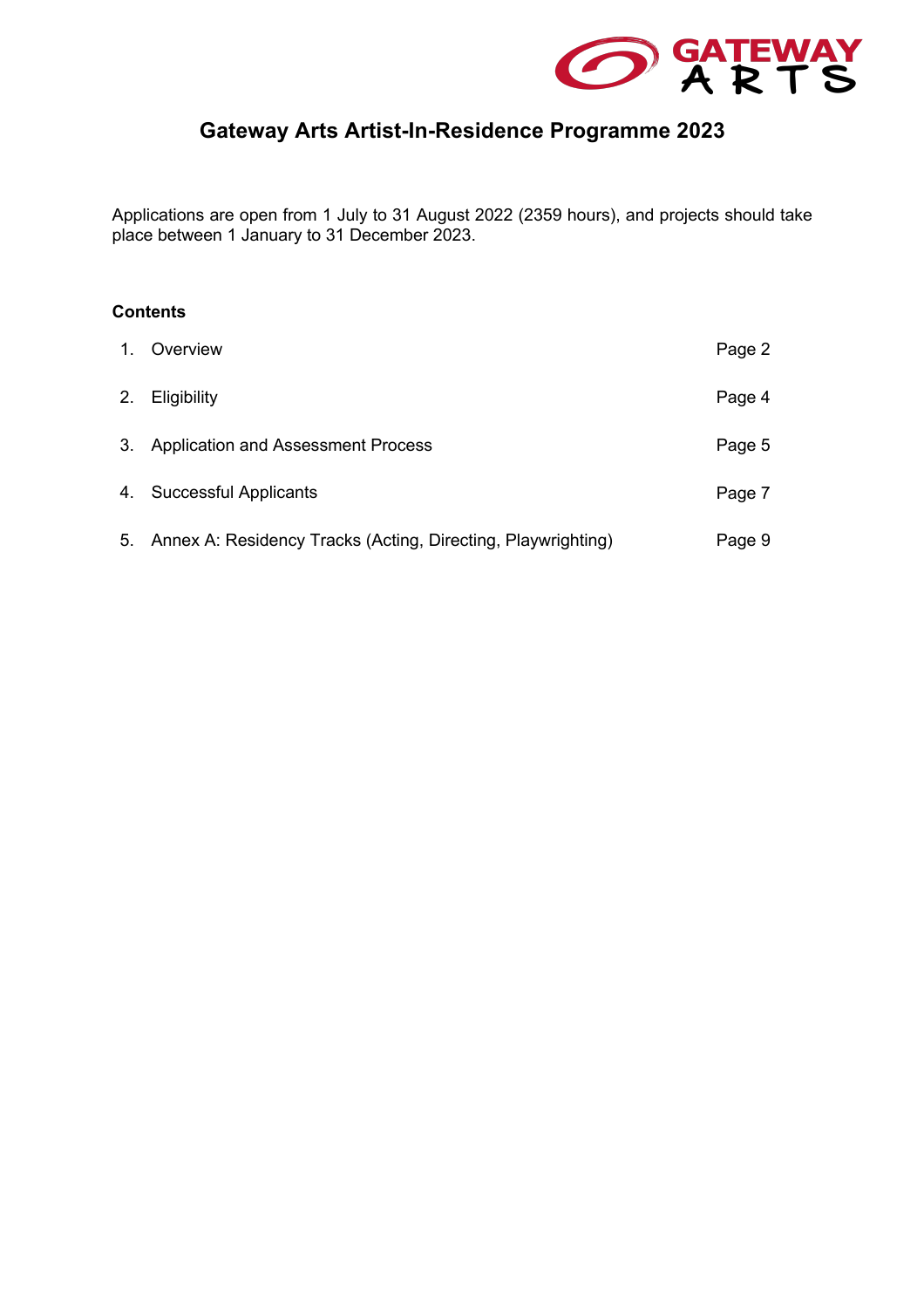## **Section 1: Overview**

Gateway Arts Limited (UEN No: 201605922E) in partnership with Gateway Theatre is committed to nurturing and supporting emerging artists in the field of performing arts, as well as established artists who are keen to develop new projects that encourage their personal development as individual artists.

## **Why have such a programme?**

In order to stay current, artists need focused time away from their usual work to invent and create. However, taking time to experiment in one's craft can often be expensive due to the work you may turn away in the meantime. Renting a space to develop one's ideas may also be a cost that few artists can afford.

## **Programme Description**

The Gateway Arts Artist-In-Residence Programme has been developed to give artists freedom to develop creative work, and, in the process, explore a variety and diversity of artistic approaches, thereby expanding the range of creative expression in Singapore's arts scene. The applicant is given creative license to evolve, focus on their artistic works or experiment within their artistic realm.

The basis of this residency depends on a strategic alignment that sees both Gateway Arts and the artist align in mission, core values and target market. The residency should be seen to benefit both parties.

### **Gateway Arts' Mission**

To nurture the next generation of Singapore performing arts artists and develop the next generation of audiences.

### **Gateway Arts' Values**

- **We love the arts.** We believe it has an important place in society, and has the power to influence thought and effect change.
- **We are committed to building a vibrant arts community centred on positive values.**  We collaborate with artists to create bold and imaginative works that inspire constructive social conversations.
- **We love what we do and take pride in our work.** No matter how big or small the task, we gladly do our best.
- **We will always be responsible with the things entrusted to us.** The arts is an investment, both financially and in the time, effort and care put into it by artists, creators, and the many people who work behind the scenes. As participants in this investment, we will maximise every opportunity and stretch every dollar.
- **We believe in the value of each person.** Whether client or co-worker, we will:
	- o Respect each other at all times
	- o Extend help in times of need
	- o Seek to work together towards a common good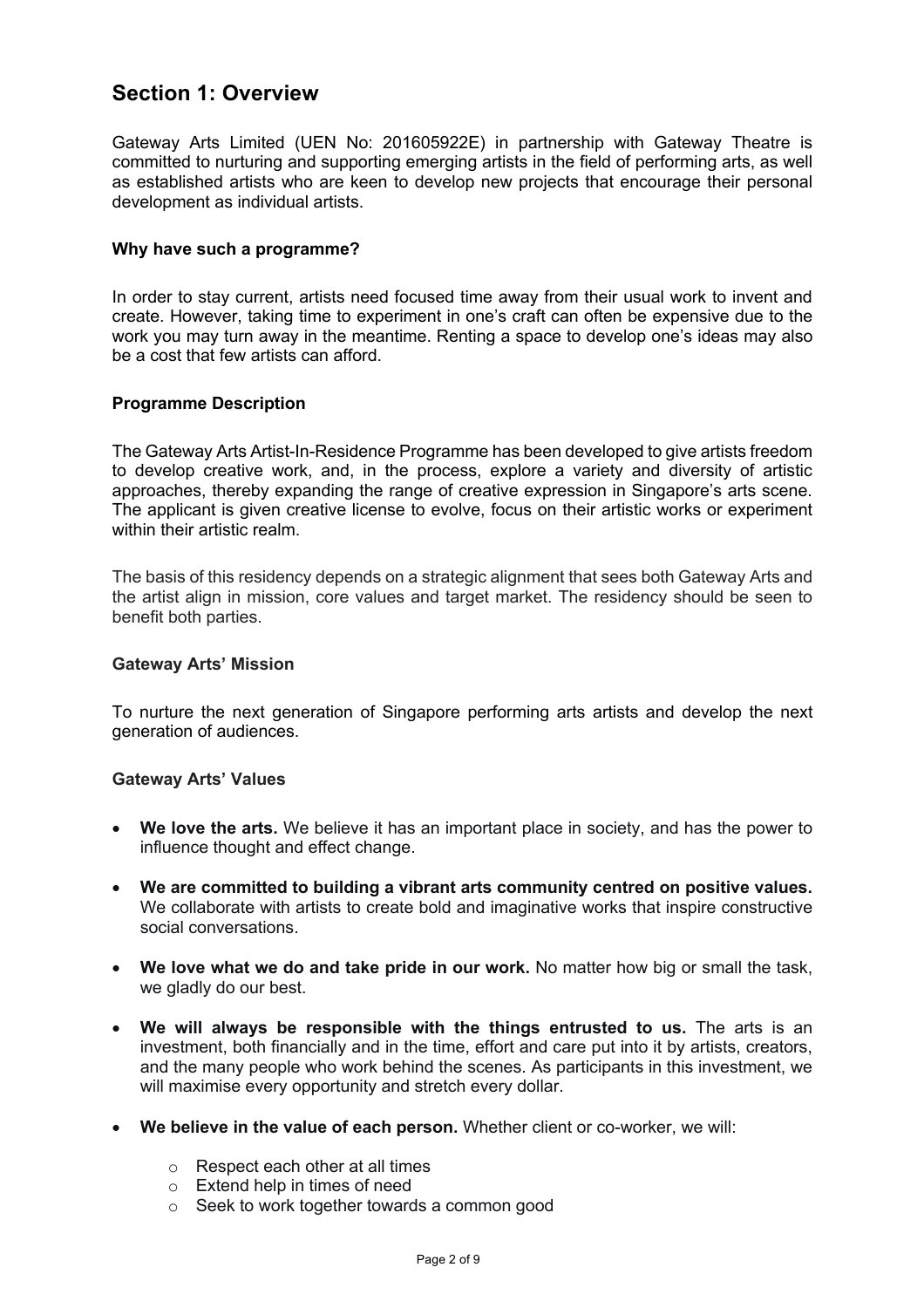### **Aims & Objectives**

The Gateway Arts Artist-In-Residence Programme hopes to provide support to individual artists who are committed to developing specialised skills within their field-of-research. The individual must be an artist in the field of performing arts who is looking to develop a piece of work, an idea or a form.

In 2023, Gateway Arts will offer residency tracks in Acting, Directing, and Playwrighting.

### **Programme Timeline**

The Gateway Arts Artist-In-Residence Programme is a six-month programme organised and managed by Gateway Arts, with residency at Gateway Theatre.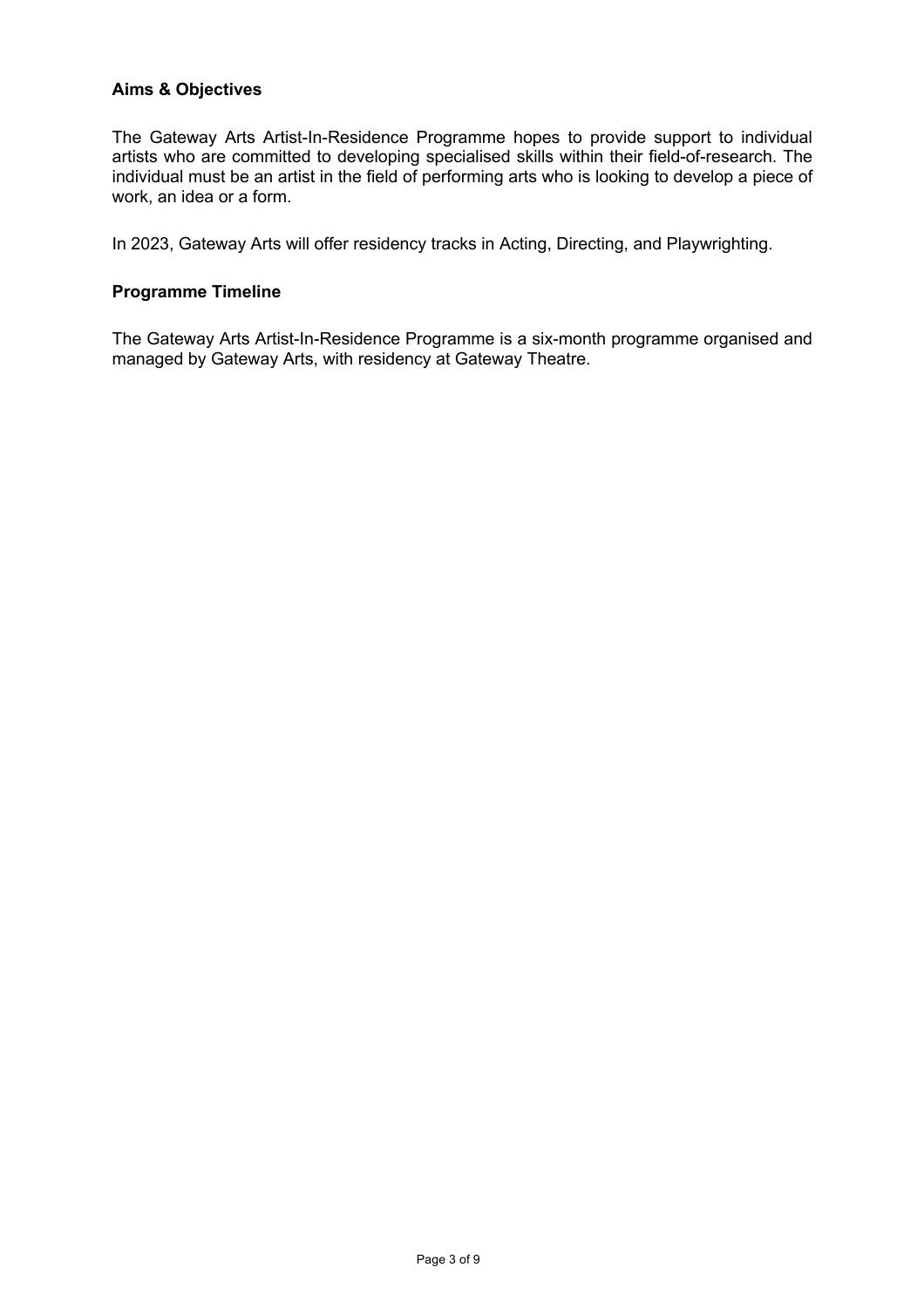# **Section 2: Eligibility**

## **Who can apply for the Gateway Arts Artist-In-Residence Programme?**

- 1. We welcome all artists, emerging or established, who work in the field of performing arts.
- 2. This programme is limited to artists aged between 23 years to 35 years (Acting and Playwrighting track), 25 years to 35 years (Directing track).
- 3. Artist must be Singaporean or a Singapore-PR.
- 4. Refer to Annex A for pre-requisites in each residency track.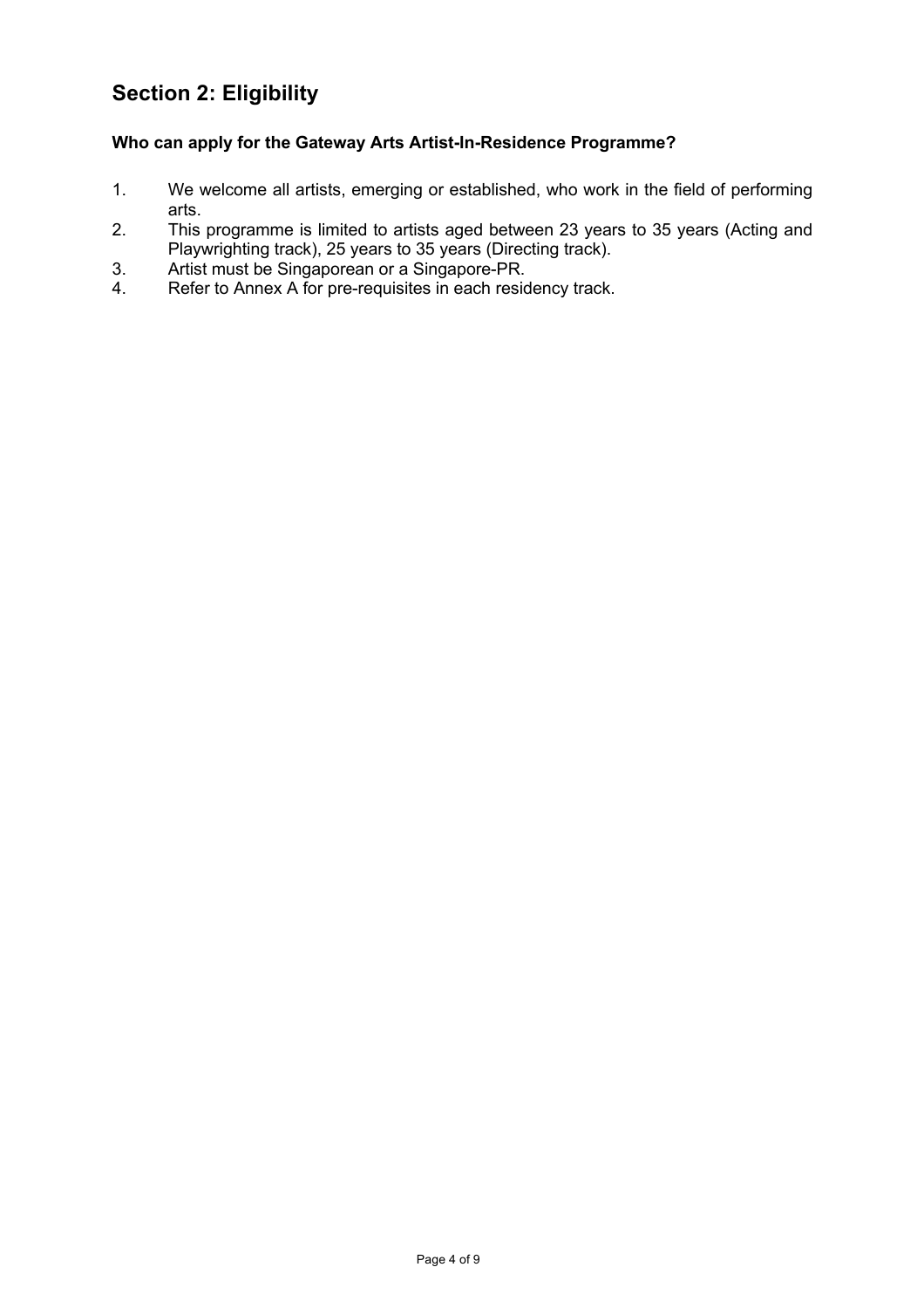## **Section 3: Application and Assessment Process**

## **How to apply for the Gateway Arts Artist-In-Residence Programme?**

All applicants are required to email the completed application form with the supporting documents to residency@gateway.sg by Monday, 31 August 2022, 2359 hours.

## **Supporting Documents**

- o CV, Biography and Headshot
- o Project Proposal (Includes personal aims, objectives, personal and industry goals)
- o Detail what you hope to showcase at the end of the residency
- o Schedule/Timeline for project to be carried out, including preferred showcase period
- o Suggested/Preferred Mentor Assignment\*
- \* Suggested/Preferred Mentor Assignment

The applicant should be able to provide the name of at least one mentor they would like to work with. If the applicant would like Gateway Arts to suggest a mentor then tick the box: I would like Gateway Arts to suggest a mentor. Gateway Arts has final say over the assigned mentor.

### **When must you apply by?**

The Gateway Arts Artist-In-Residence Programme is open for application from 1 July to 31 August 2022 (2359 hours), and all projects should take place between 1 January to 31 December 2023.

### **Who can you contact if you have questions?**

If you have any questions, or wish to discuss your application in detail, please contact us at residency@gateway.sg

### **How will your application be assessed?**

Applications are discussed by an internal panel from the Gateway Arts curation team. Up to **two artists** in the field of Performing Arts, will be considered within the one-year programme.

- 1. Selection of the applicant is based on past and current portfolio and a project brief/proposal for a project to be developed and created within the perimeters of the Gateway Arts Artist-In-Residence Programme.
- 2. Applications are not accepted on a first-come-first-serve basis, but are subject to review.
- 3. All applicants will be measured based on track-record, past work, artistic profile, artistic objectives, content summary, deliverables.
- 4. Up to two artists will be considered for the Gateway Artist-In-Residence Programme in one year. If the quota has been filled, applicant can be considered for the following year programme.
- 5. Shortlisted applicants will be expected to attend an interview before the final outcome.
- 6. Shortlisted applicants will be expected to fill in a questionnaire pertaining to their interest and expectations in the programme.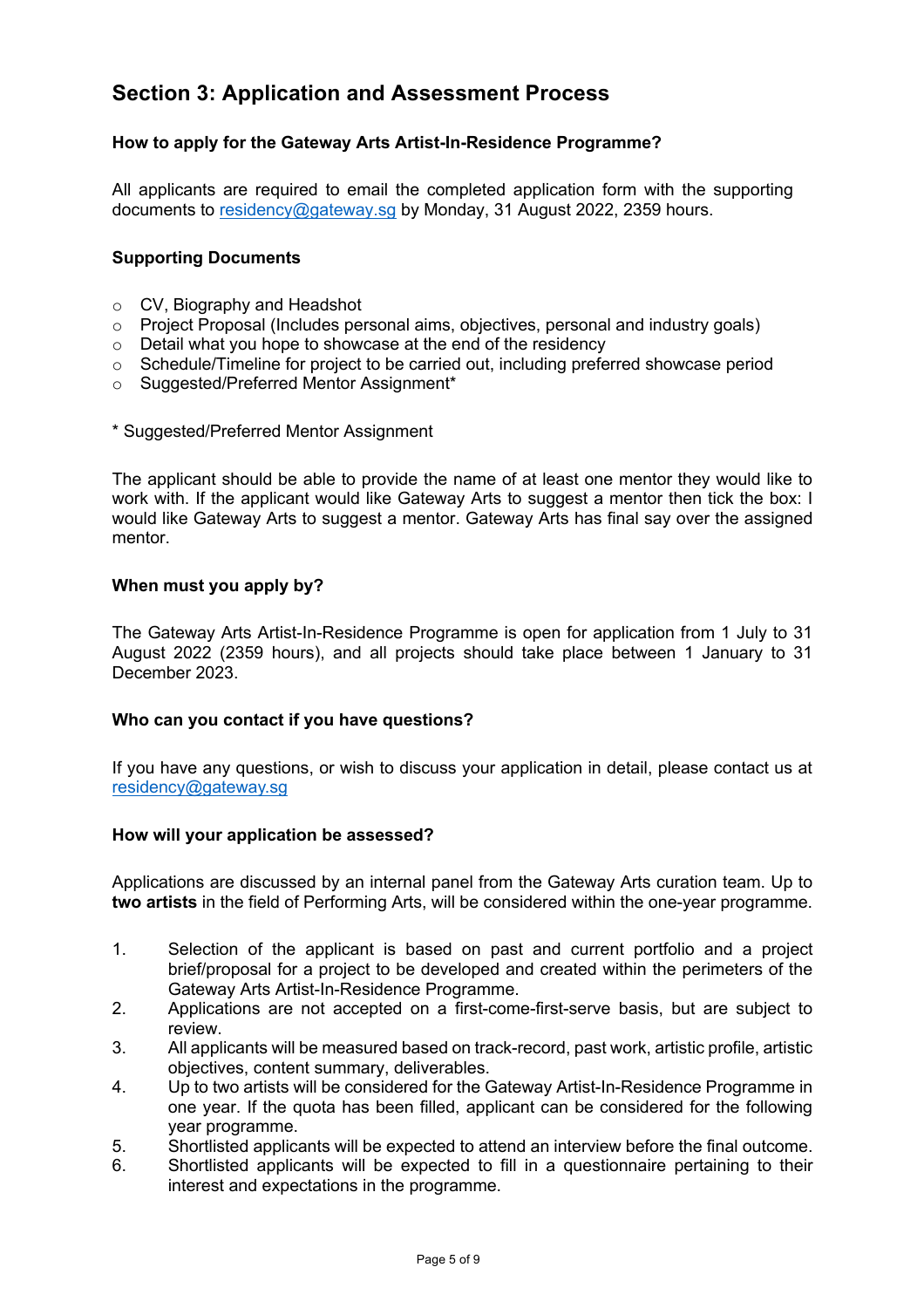## **Section 4: Successful Applicants**

If your application is successful, you will receive a Letter of Offer that includes the Terms & Conditions of the programme. Unless stated otherwise, the **residency offer will be valid for two weeks from the date of the letter of notification**, after which the offer will lapse.

Note: Residents cannot participate in another residency during the Gateway Arts Artist-In-Residence period.

### **Unsuccessful Applications**

A Letter of Notification will be sent out within the same notification period.

### **How will you be supported?**

The Artist-In-Residence will be provided:

- A stipend of \$900 per month for six months
- Rehearsal and showcase space within Gateway Theatre (details to be shared upon confirmation of successful applicant)
- Venue and production support for a final live-showcase, alternatively digital support (with up to four technicians per showcase)
- Basic marketing support for their final showcase

### **What are you expected to deliver?**

The Artist-in-Residence must fulfil these practical outcomes:

- 1. Showcase their final "work-in-progress" to the public or invited audience using one of the venue spaces at Gateway Theatre, within the period of their residency.
- 2. Contribute time and/or skills to one of Gateway Arts' programmes (e.g. Kids Club, Fundraiser).
- 3. Meet their assigned mentor monthly or bi-monthly to discuss progress and seek advice.
- 4. Acknowledge Gateway Arts in collaterals, media interviews, programme booklets during the residency period.
- 5. Be known as "Gateway Arts Artist-In-Residence", where appropriate.
- 6. Allow Gateway Arts to photograph, record and use any existing footage of the work developed as part of the Gateway Arts Residency Programme.
- 7. Submit a monthly "Learning Journey" report to document their personal learning during the residency.
- 8. See Annex A for more information on desired outcomes for the respective residency tracks – acting, directing, and playwrighting.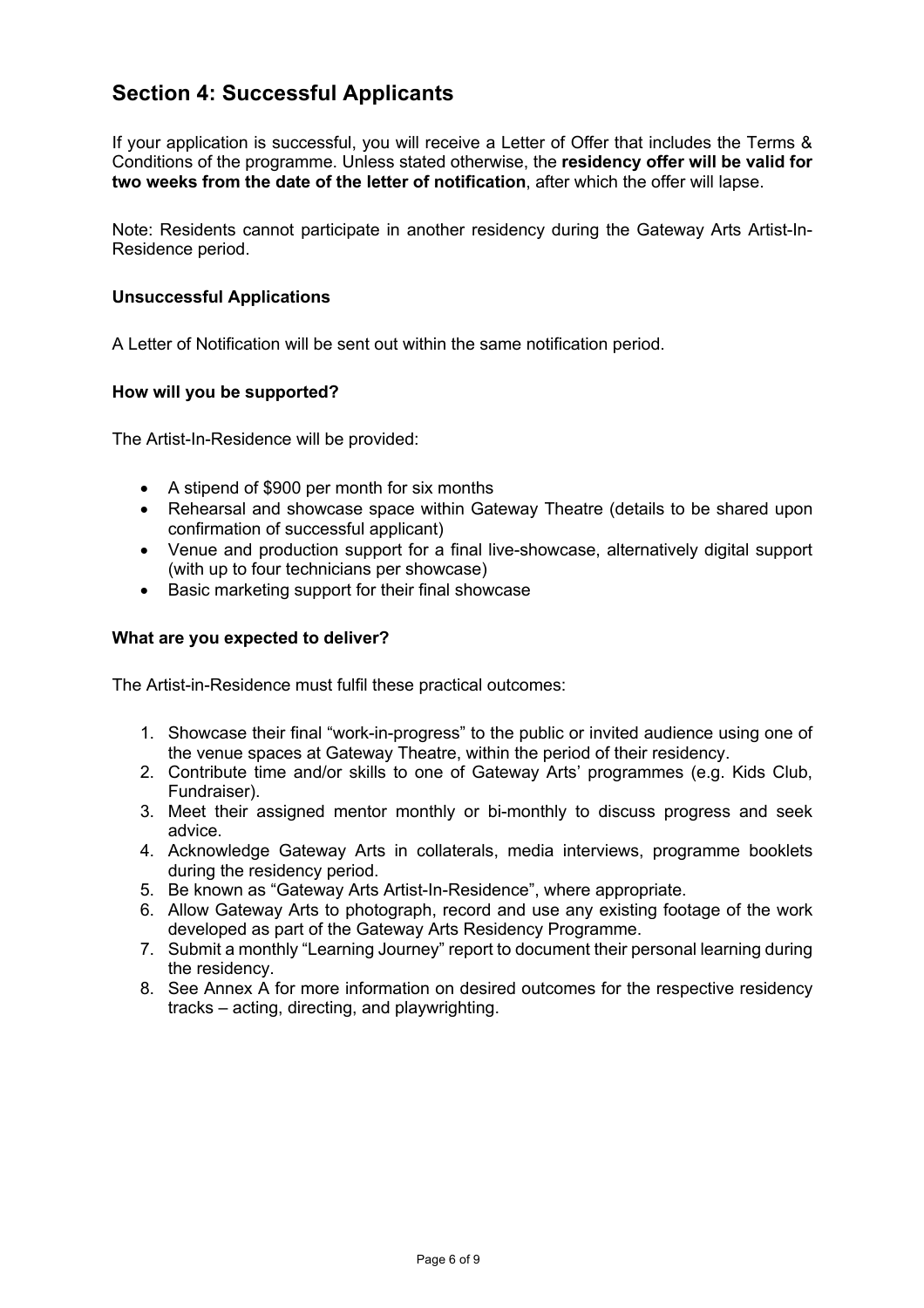## **Annex A: Residency Tracks**

## Residency Track - **Acting**

This residency supports emerging or established actors who are between *23-35 years old*.

With the guidance of a professional artist as their mentor, the actor will choose an existing/original script/text or concept/idea that can be used to deepen their understanding and skill set as an actor. Over six months, they will research and analyse the aspects involved in developing a character/role/discipline, and apply the knowledge to a chosen script/text. More than one script may be chosen (with advice from their mentor). The culmination of their practice will be presented in a simple, no frills\* showcase at Gateway Theatre, to an invited audience which may include industry practitioners and general public.

This residency hopes to develop a more independent and "thinking" actor<sup>#</sup>. The resident will be expected to outline their desired learning journey over a six-month period<sup>^</sup> and indicate tangible performance markers over the period. The actor will lead their own process/timeline with consultation from their mentor. Final learning points can be decided with advice from their mentor as well as Gateway Arts' Artistic Director. Gateway Arts' Artistic Director and the mentor have the right to collaborate on the development of project, and adjust developmental strategies if needed, to attain the agreed upon learning points.

- \* no frills: you will be provided basic technical support for the final showcase. You can choose to present in these spaces: Dance Studio, Studio 1, Sky Garden, Gallery.
- # "thinking" actor: an actor that is able to resolve intention into realisation.
- ^ six-month period: The actor should set aside approximately three days a week for the residency, with flexibility around prior commitments. The residency can be spread out over a longer period, if necessary.

### **Desired Outcomes:**

- Develop a personal performance practice and skill set
- A process towards text analysis and comprehension
- Application of acting skills to a prescribed text
- Character development background, relationships and objectives
- Employ improvisation as a tool for creating character
- Expand vocal and physical performance range
- Develop a rigorous and personal approach to a rehearsal process

Your work will automatically be considered for the Gateway Arts' *Springboard* programme.

#### **Pre-requisites:**

- **Singaporean / Singapore-PR**
- **Previous acting experience in a professional setting**
- **An intention to pursue a professional career in acting**
- **Part-time availability for six months during the residency period**
- **Clear goals for the residency period (including a prospective script/text)**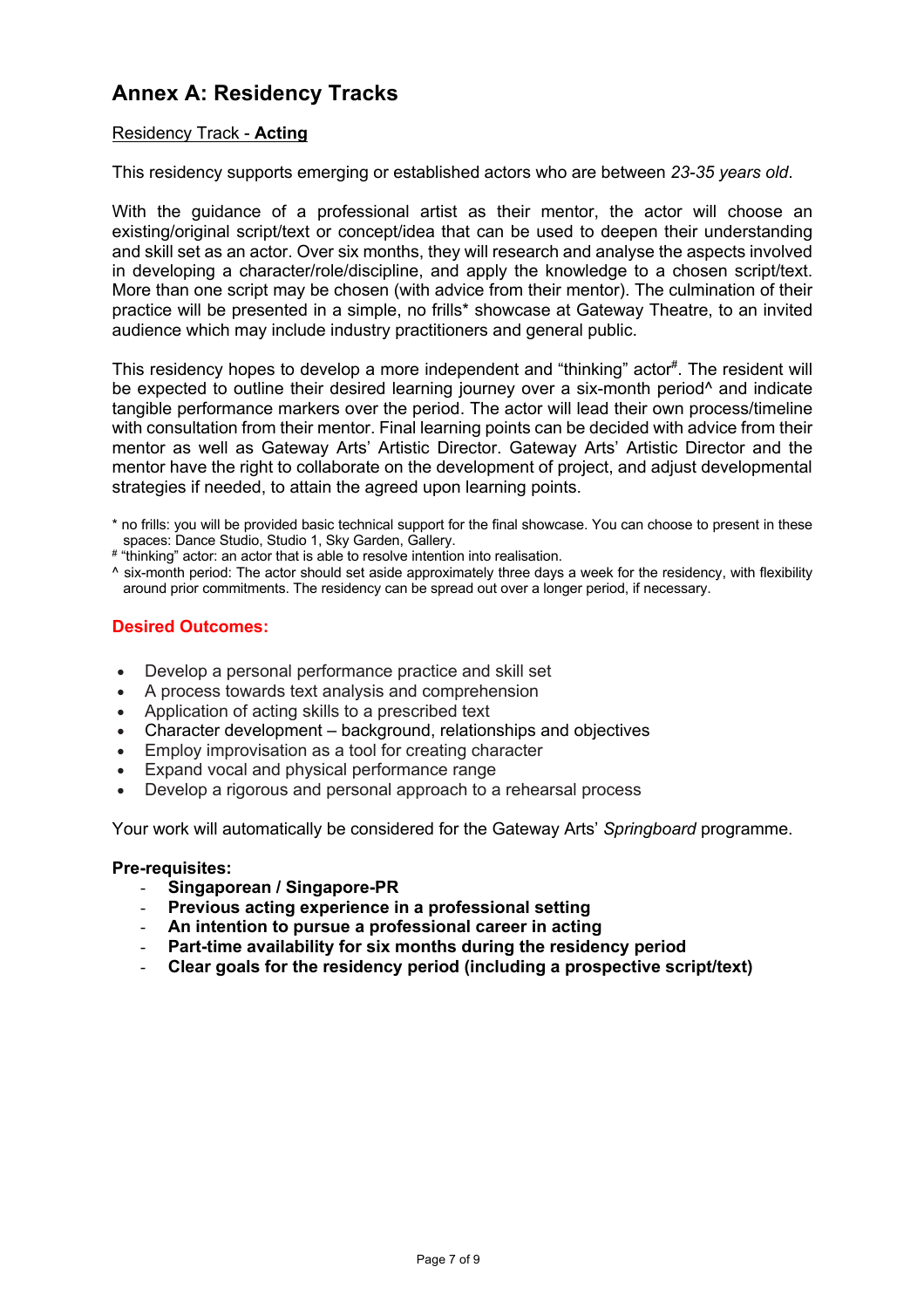### Residency Track - **Playwrighting**

This residency supports emerging or established playwrights who are between *23-35 years old*.

With the guidance of a professional artist as their mentor, the playwright will develop a script from its ideation stage to a dramatized reading. In so doing they will deepen their understanding and skill set as a playwright. Over six months, they will research the various aspects involved in writing a play, and apply the knowledge to their own script. The culmination of their practice will be presented in a simple, no frills\* showcase at Gateway Theatre, to an invited audience which may include industry practitioners and general public.

This residency hopes to develop a more independent and "thinking" playwright<sup>#</sup>. The resident will be expected to outline their desired learning journey over a six-month period<sup>^</sup> and indicate tangible performance markers over the period. The playwright will lead their own process/timeline with consultation from their mentor. Final learning points can be decided with advice from their mentor as well as Gateway Arts' Artistic Director. Gateway Arts' Artistic Director and the mentor have the right to collaborate on the development of project, and adjust developmental strategies if needed, to attain the agreed upon learning points.

# "thinking" playwright: a playwright that is able to translate intention into realisation.

^ six-month period: The playwright should set aside approximately three days a week for the residency, with flexibility around prior commitments. The residency can be spread out over a longer period, if necessary.

## **Desired Outcomes:**

- Develop a personal practice and skill set
- Identify an individual voice and create original work that resonates with an audience
- Discover methods for writing
- An awareness of script development methods
- Build upon structure, style and narrative
- Explore the ways in which character and dialogue support ideas
- The creation of authentic dialogue and engaging characterisation.
- Develop techniques for effective characterisation, structure, style and narrative
- Workshop your ideas for script development and receive feedback from industry practitioners
- Write a strong synopsis that captures the key principles of dramatic writing

Your work will automatically be considered for the Gateway Arts' *Springboard* programme.

### **Pre-requisites:**

- **Singaporean / Singapore-PR**
- **Previous playwrighting experience**
- **An intention to pursue a professional career in playwrighting**
- Part-time availability for 6 months during the residency period
- **Clear goals for the residency period (including a proposed project)**

<sup>\*</sup> no frills: you will be provided basic technical support for the final showcase. You can choose to present in these spaces: Dance Studio, Studio 1, Sky Garden, Gallery.